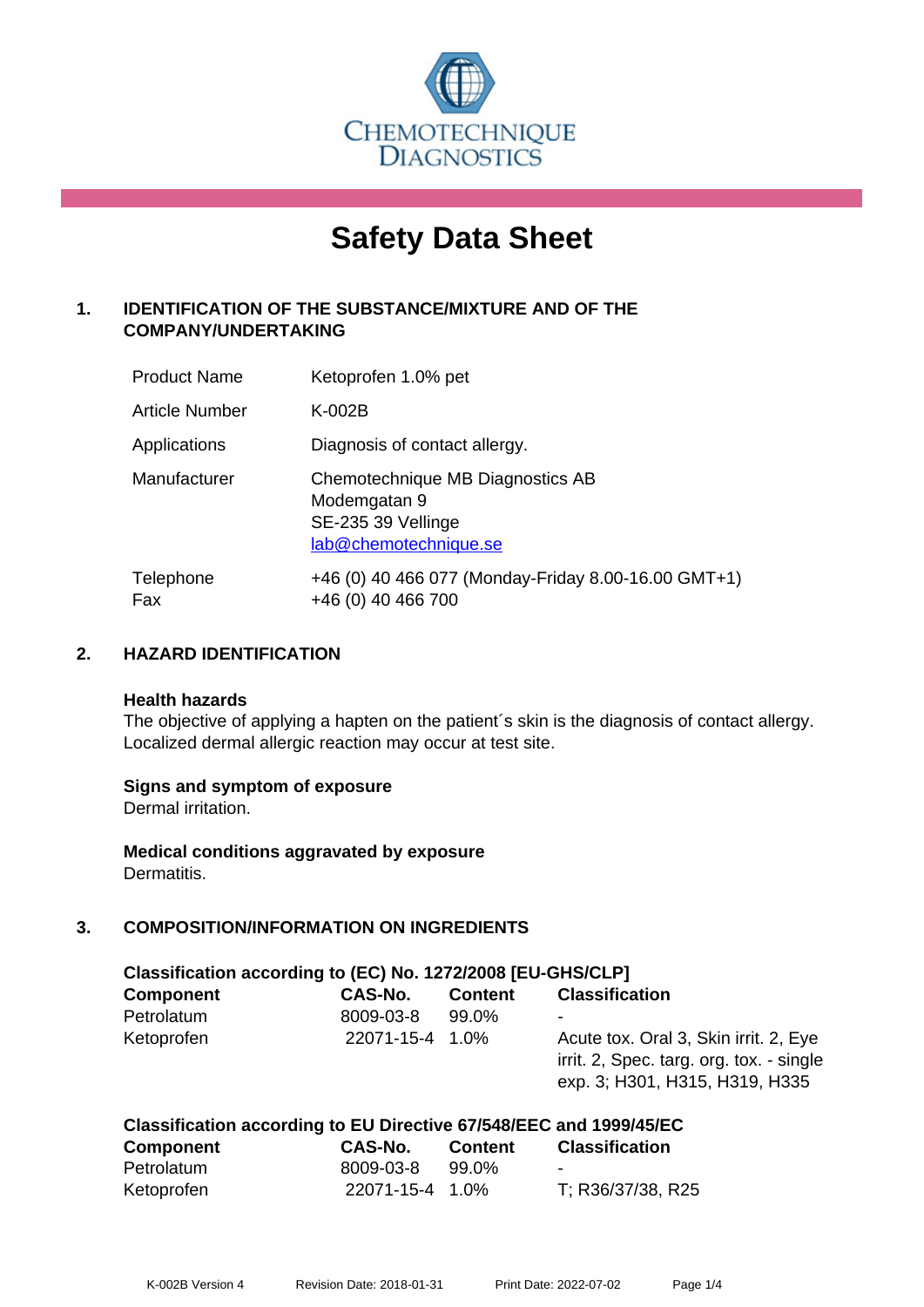## **4. FIRST AID MEASURES**

## **Emergency and first aid procedures**

Obtain medical attention.

# **5. FIRE-FIGHTING MEASURES\***

#### **Suitable extinguish media**

CO2, powder or water spray. Fight larger fires with water spray or alcohol resistant foam.

# **For safety reasons unsuitable extinguishing agents**

Water with full jet.

## **Special protective equipment for fire-fighters**

Wear self-contained respiratory protective device. Wear fully protective suit.

\*Data is shown for petrolatum only

## **6. ACCIDENTAL RELEASES MEASURES**

**Steps to be taken if material is released or spilled** Contain and place in a closed container.

# **7. HANDLING AND STORAGE**

**Precautions to be taken in handling and storage** Store dark at 5-8°C. Avoid extended exposure to light. FOR EXTERNAL USE ONLY.

# **8. EXPOSURE CONTROLS/PERSONAL PROTECTION**

**Respiratory protection** Not required.

**Ventilation** Local exhaust.

**Protective gloves** Disposal gloves.

#### **Eye protection** Not required with normal use.

## **Work/Hygienic practices**

Wash hands after each use.

## **9. PHYSICAL AND CHEMICAL PROPERTIES**

Odour **Odourless** 

Appearance Ivory White Semi-solid

Melting point\* 50-55° C Flash point\*  $>100^{\circ}$ C

Boiling point\* No data available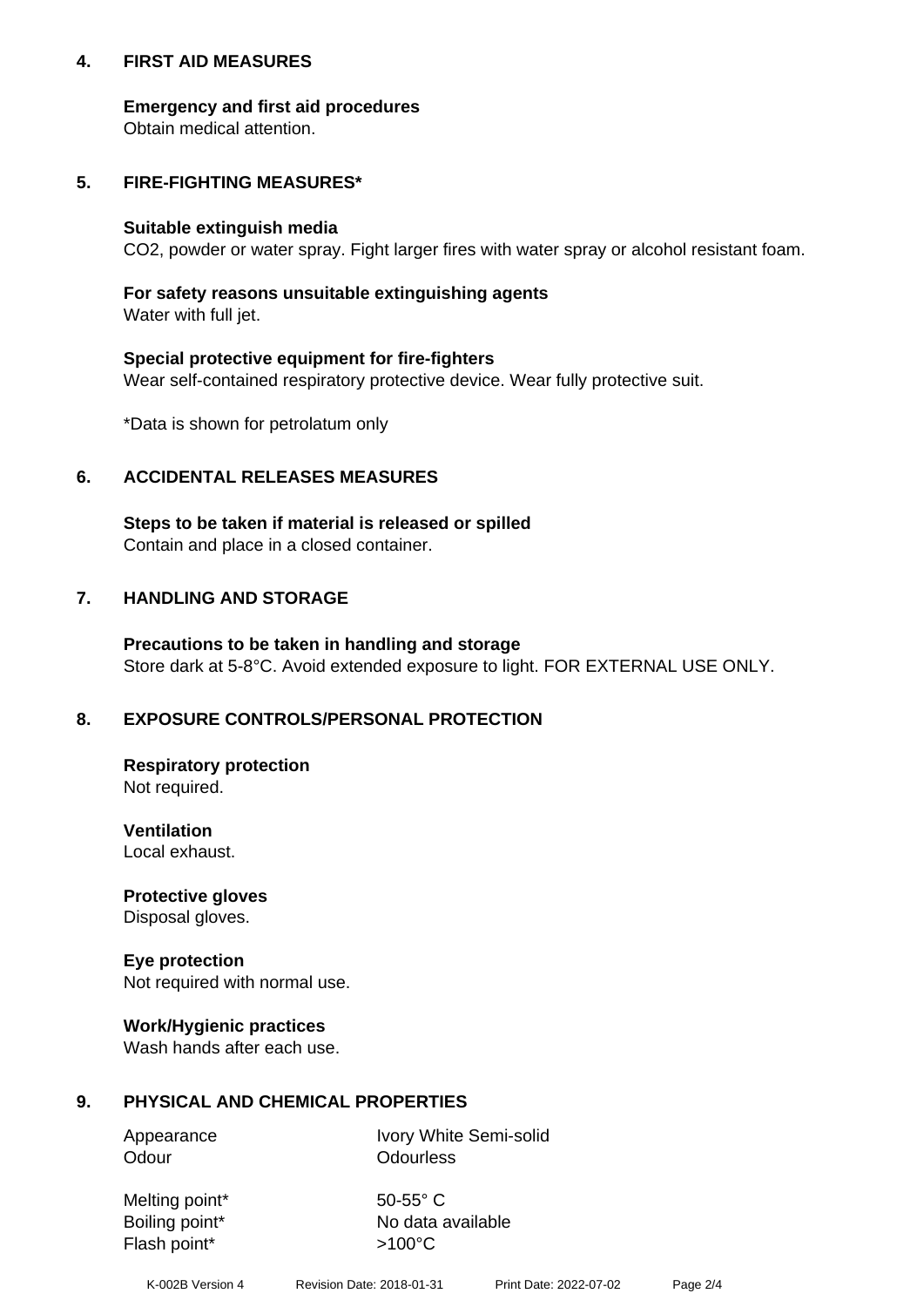Density\* No data available. Solubility in/Miscibility with Water\*

Self ignition\* Product does not self ignite. Danger of explosion\* Product does not present an explosion hazard. Insoluble

\*Data is shown for petrolatum only

# **10. STABILITY AND REACTIVITY**

#### **Incompability**

May react with strong oxidizing agents.

#### **Stability**

Stable at recommended storage conditions.

#### **Hazardous byproducts**

Combustion may generate CO, CO2 and other oxides.

**Hazardous polymerization**

Will not occur.

## **11. TOXICOLOGICAL INFORMATION**

No data available.

#### **12. ECOLOGICAL INFORMATION**

No data available.

## **13. DISPOSAL CONSIDERATIONS**

#### **Waste disposal method**

Comply with federal, state/provincial and local regulation.

#### **14. TRANSPORT INFORMATION**

Not dangerous goods.

## **15. REGULATORY INFORMATION**

The classification is according to the latest editions of the EU lists, and extended by company and literature data.

## **16. OTHER INFORMATION**

#### **Text of H-statements and R-phrases mentioned in Section 3**

| Acute tox. Oral 3                     |                           | Acute toxicity, Oral (Category 3)       |            |  |
|---------------------------------------|---------------------------|-----------------------------------------|------------|--|
| Skin irrit. 2                         |                           | Skin irritation (Category 2)            |            |  |
| Eye irrit. 2                          |                           | Eye irritation (Category 2)             |            |  |
| Spec. targ. org. tox. - single exp. 3 |                           | Specific target organ toxicity - single |            |  |
| K-002B Version 4                      | Revision Date: 2018-01-31 | Print Date: 2022-07-02                  | Page $3/4$ |  |